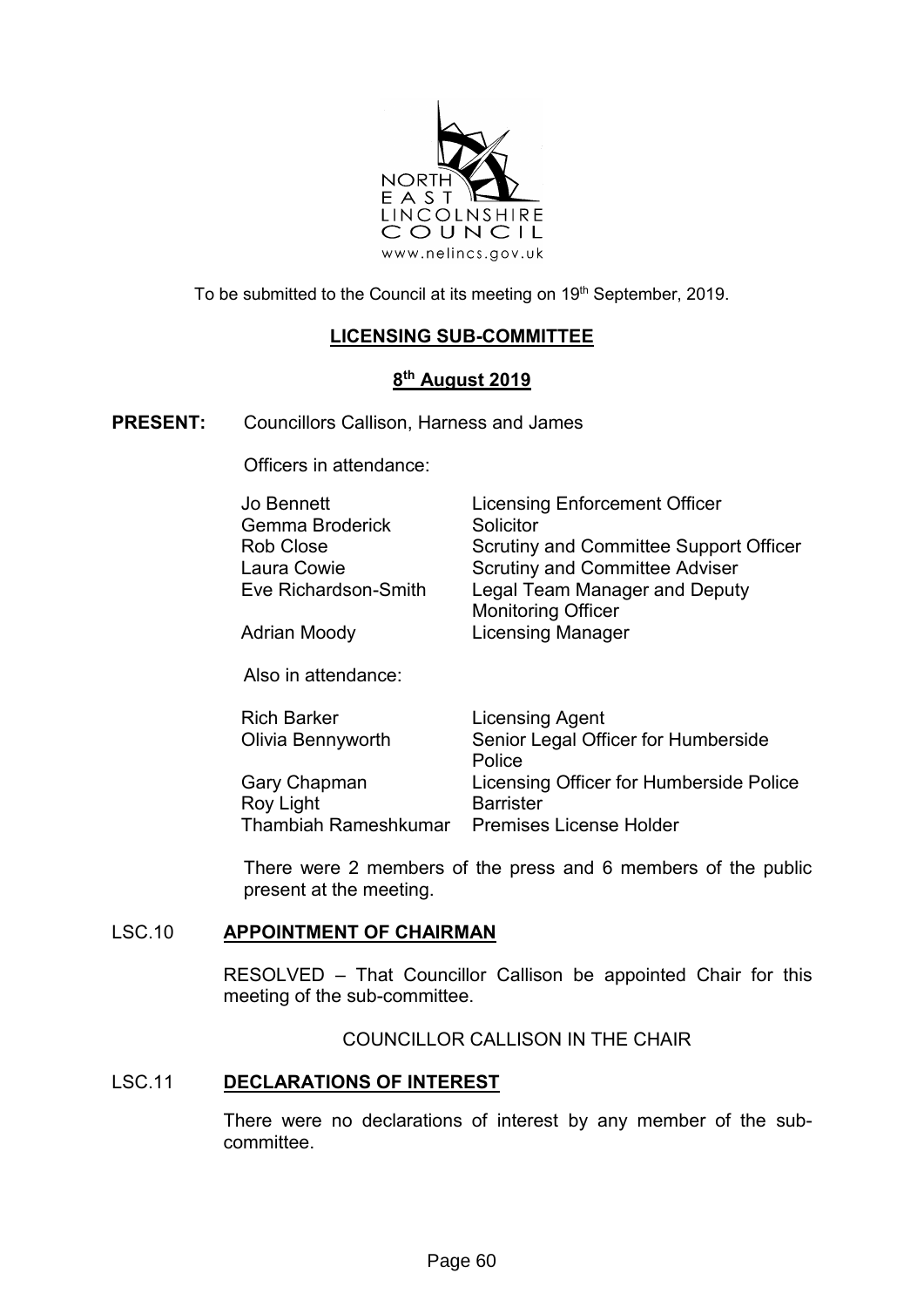#### LSC.12 APPLICATION TO REVIEW A PREMISES LICENCE **CARTERGATE NEWS AND WINE, 84A CARTERGATE, GRIMSBY, DN31 1RT.**

The Chair introduced himself, other Members of the sub-committee and asked the officers present to introduce themselves.

Mrs Richardson-Smith explained the procedure for the hearing and ensured that everyone in attendance had copies of the agenda and supplementary documentation they required for the meeting. She asked if either of the parties present wanted to produce any further information or had any applications to make.

Mr Moody summarised the application and he explained that representations were received from Humberside Police and from three other parties in support of the Premises Licence Holder.

The Chair invited Ms Bennyworth to address the sub-committee. He informed Ms Bennyworth that she had twenty minutes to submit the case on behalf of the applicant.

Ms Bennyworth asked that before she began her case if she could present CCTV footage to the sub-committee. Due to the sensitive nature of the footage she requested that it be viewed only by official parties at the meeting.

All press and public left the room for a brief time while CCTV footage was shown to the sub-committee. The footage was viewed twice, once being talked through by Ms Bennyworth and once by Mr Light.

The press and public then re-entered the room. Ms Bennyworth explained that the Premises Licence Holder had held his licence since April 2007. She outlined previous incident history relating to the application, explaining that in May 2007 there were reports of staff members chasing customers down the street while wielding a knife. Further incidents related to underage and street drinker sales of alcohol, she added this had led to the premises licence being revoked in 2009. Following an appeal at the Magistrates Court she explained the decision to revoke was reversed with new conditions added that allowed the premises to serve alcohol once again. She then referred to a licensing sub-committee in 2011 in which the premises was again being reviewed for underage drinking following a complaint by a ward councillor. She added this review resulted in additional conditions of labels being required on alcohol sold from the premises. She went on to explain that in May 2019 an incident occurred following a customer attempting to buy alcohol before an argument ensued resulting with the shopkeeper striking the customer on the head with a claw hammer. Contrary to the shopkeeper's account, Ms Bennyworth claimed there was actually no evidence of the shopkeeper running back into the shop after the confrontation. She also added that there was no evidence of the verbal exchange between the shopkeeper and the customer so any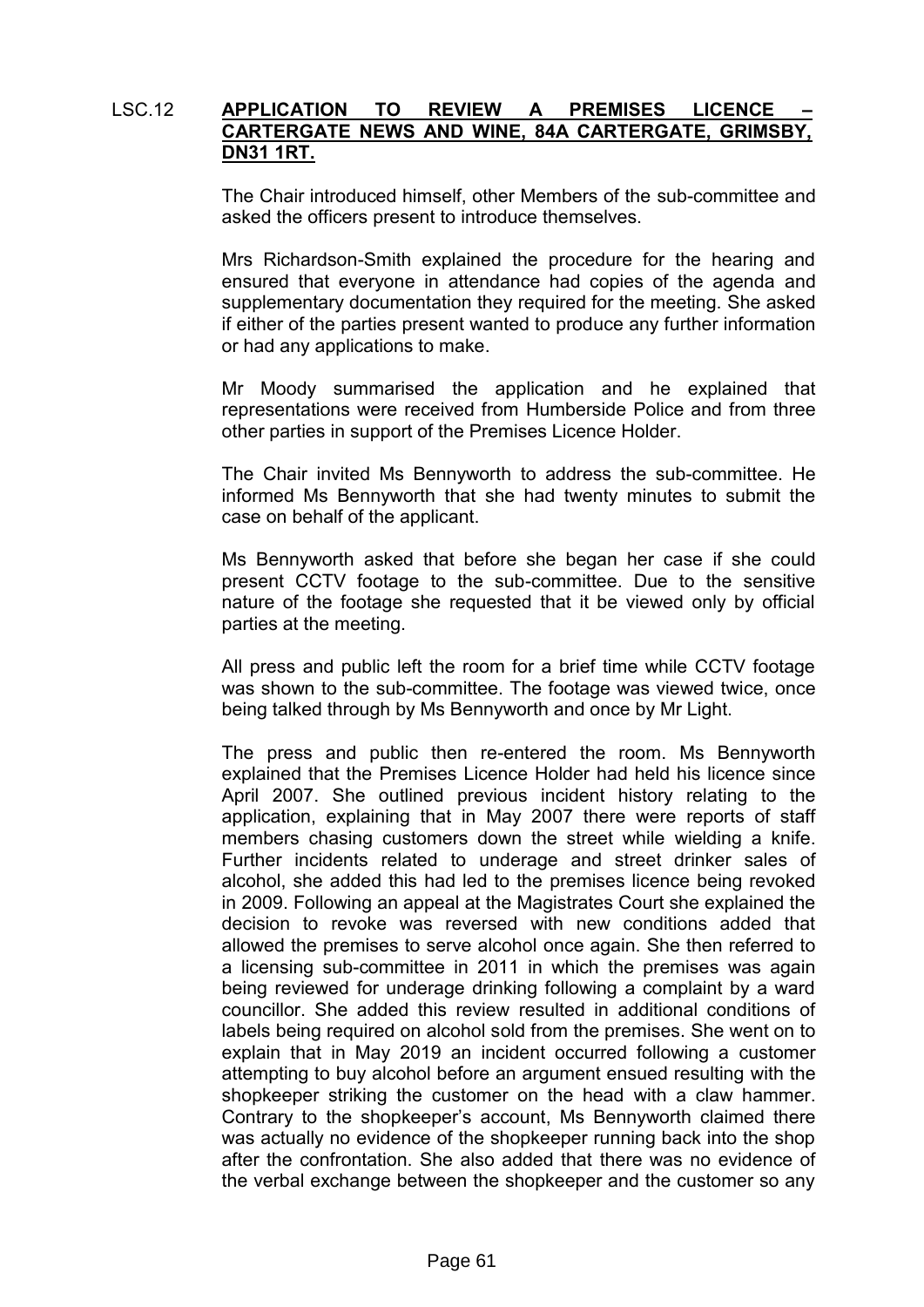allegations of verbal abuse to the shopkeeper would not be admissible. She stressed that the customer required hospital treatment after the incident.

Ms Bennyworth stated that the application was made on the basis of a lack of a conflict management plan and adequate conflict management training offered to staff. She made reference to Licensing Officer Alison Saxby's statement, noting that Mr Remeshkumar confirmed himself that staff only received training on serving alcohol and no such conflict management training was provided at all.

Ms Bennyworth noted that Police Officer Gary Chapman and a colleague had attended the premises for a follow up interview in June 2019, and while in the shop the officers noticed a full sized cricket bat and an ornamental sword behind the counter. She emphasised that even though it was ornamental, the sword was full sized and could have been used as an offensive weapon. She then referred to the multiple officer accounts of photographs of youths being displayed in the shop, adding that they were accompanied by their names as well as derogatory text written below. She added that upon further visits it was confirmed that the photographs were placed back where they were after officers repeatedly told Mr Remeshkumar to remove them. She also highlighted for members that even the actual intended sale of alcohol in the May 2019 incident was a breach of the premises licence conditions as the Premises Licence Holder was not serving.

Ms Bennyworth explained that the issue was with the general management of the establishment. She stated there was a complete lack of relevant training offered to staff, adding that visits from Police Officers revealed that the premises training records hadn't been completed for a number of years. She added Humberside Police felt that Mr Remeshkumar had little regard for criminal and licensing law and asked that the sub-committee consider a revocation of the licence in the first instance.

The Chair invited Mr Light to address the sub-committee. He informed Mr Light that he had twenty minutes to submit the case on behalf of the applicant.

Mr Light stated to the sub-committee that this was a deeply unpleasant incident and as a result of this meeting they should feel assured that this sort of incident would not happen again. He admitted that his first reaction after reading what had happened was that it was a strong possibility that the licence could be revoked. After closer examination he felt that there were better ways to deal with the situation. He explained Mr Remeshkumar became the Premises Licence Holder in 2007 to provide for his wife and two children. Since taking over the premises, he explained that Mr Remeshkumar had developed a strong relationship with the community with regular customers even attending the meeting of sub-committee to support him. He told the subcommittee that two previous reviews of the premises had been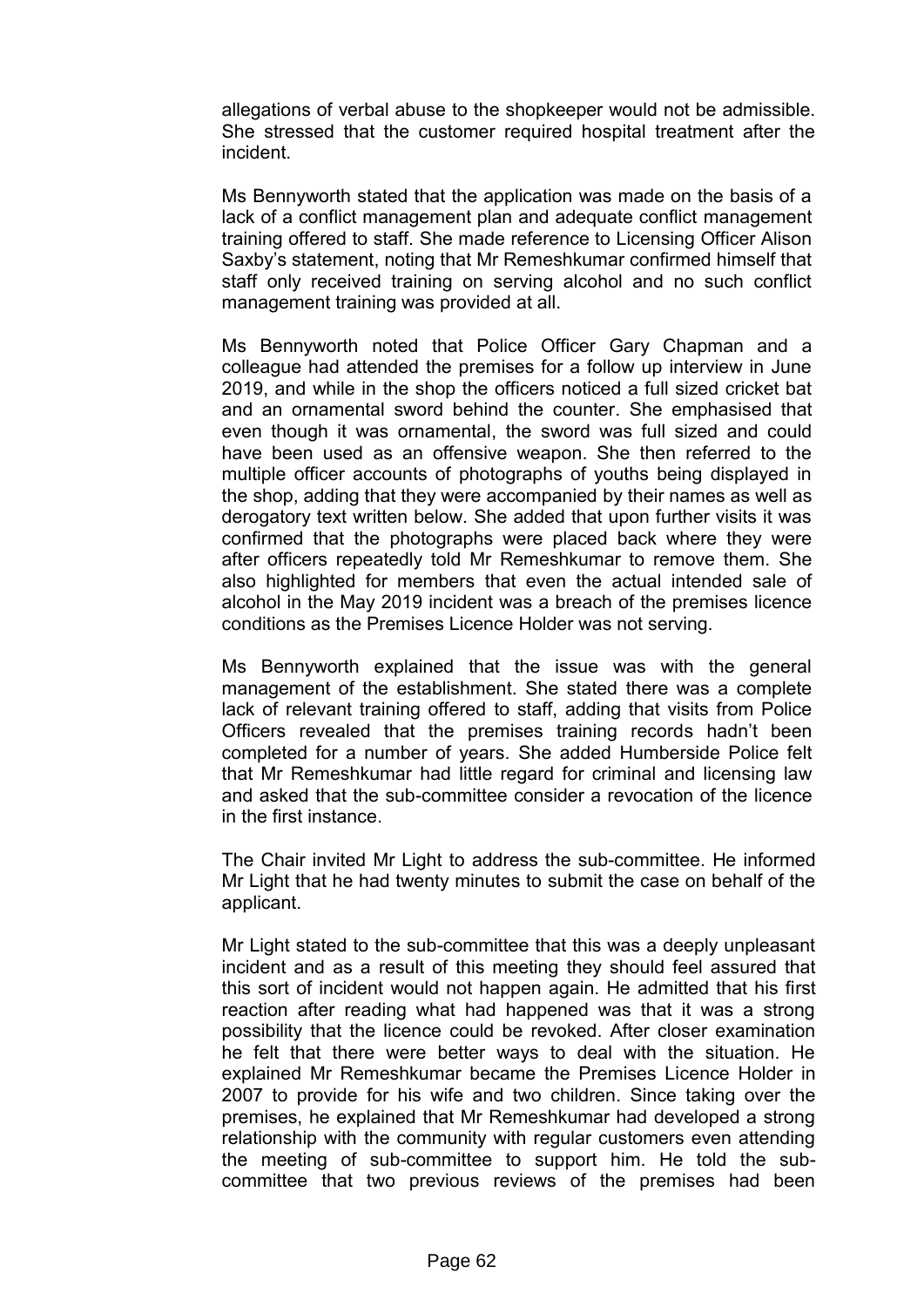undertaken, since then Mr Remeshkumar had taken advice and necessary steps to avoid these problems being repeated. Mr Light read out letters from Mr Remeshkumar's supplier and customers which provided positive accounts of his character. He explained that since the press began to cover the story, people had become very unkind to Mr Remeshkumar and his family.

Mr Light referred to Ms Saxby's statement, noting that Mr Remeshkumar claimed that there was no instance of him chasing youths out of the shop. He added that in the 2009 review of the premises Humberside Police made no reference to this incident. He then noted that within that review Humberside Police offered no evidence to support their allegations of underage drinking, with the foundation of their allegation coming from police intelligence. He explained that the outcome of the 2011 review of the premises on the grounds of underage drinking resulted in the sub-committee dismissing the allegations due to lack of evidence of the premises being responsible. Mr Light expressed his confusion as to why Humberside Police referred to additional conditions when no additional conditions were actually added. He confirmed that although Mr Remeshkumar offered to include labels on his alcohol and install CCTV, this was selfimposed and was not a formal condition.

Mr Light explained that all small local shops had the issue of shoplifting. He added that one of Mr Remeshkumar's friends who worked in a shop close to him shared the same problem, explaining it was her who suggested to him to display photographs of the suspected shoplifters. After he was told to move the photographs by Humberside Police, he explained that Mr Remeshkumar moved them behind the counter before removing the pictures completely.

Mr Light noted that the condition of only the Premises Licence Holder having permission to serve alcohol past 10.00 a.m. caused great difficulty to Mr Remeshkumar. He added that Mr Remeshkumar and his wife met with a Humberside Police Licensing Officer a number of years ago who assured them that this condition would not be enforced, although Mr Light admitted that ultimately, it was up to Mr Remeshkumar as the Premises Licence Holder to make sure he was adhering to his conditions. He accepted that the Premises Licence condition had been breached but that currently Mr Remeshkumar and his wife were working 12 hours a day 7 days a week to ensure compliance. He explained that staff needed training to become Personal Licence Holders which often resulted in the staff leaving Mr Remeshkumar's employment after they had completed their training. He confirmed that they were in the process of training a current member of staff to become a Personal Licence Holder

Mr Light referred to the three objects found by Humberside Police. He explained that the cricket bat was a child's plastic hollow bat used to play cricket in the car park with his children, he added that this was deemed lawful and he was allowed to keep it although he needed to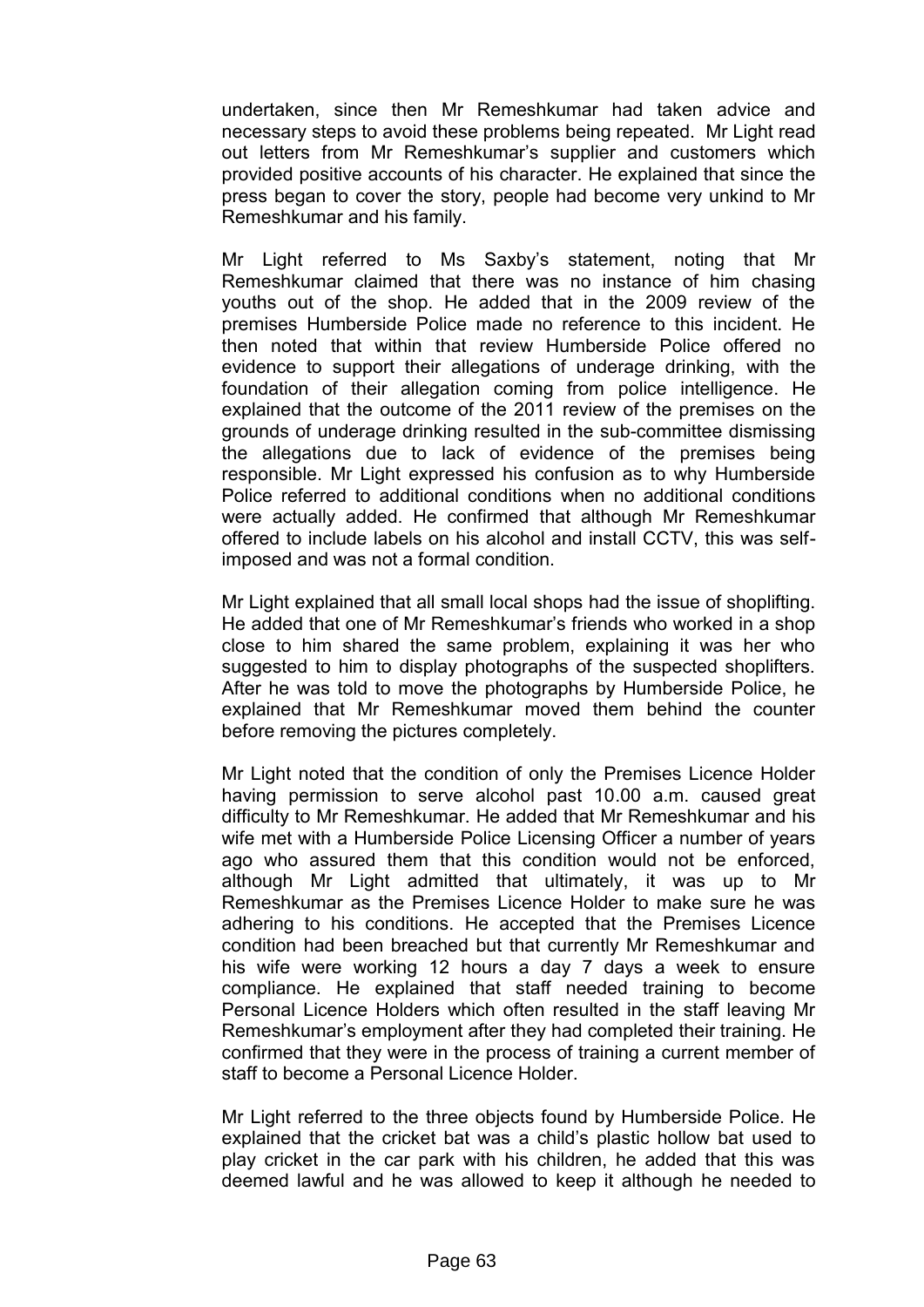remove it from the shop. He explained the sword was only ornamental and had sat in his shop for 12 years following a visit from a family member, but agreed to surrender it to Humberside Police for destruction at the visit on  $17<sup>th</sup>$  June 2019.

The sub-committee adjourned for a brief time to allow Humberside Police time to read a statement made by a Mr Oliver. After the subcommittee reconvened, Mr Light read out the statement from Mr Oliver explaining he was a friend of Mr Remeshkumar and that the hammer belonged to him. He added that it was left in the warehouse of the shop before being transferred to the shop counter by an employee to fix the stool.

Mr Light explained that Humberside Police disputed the claim from Mr Remeshkumar that the shopkeeper phoned the emergency services only after striking the customer with the hammer. He noted that it could be clearly seen on the CCTV footage that the shopkeeper was on the phone before striking the customer. He also noted that the police themselves described the shopkeeper as the victim on their call report. He explained that the damage done to the customer was minimal with the results of a CT scan coming back clear, the customer was discharged with only stiches. He added that the incident wasn't considered serious enough for the shopkeeper to be charged with an offence of Section 18 Grievous Bodily Harm. The shopkeeper was originally arrested for an offence of section 18 Grievous Bodily Harm but was ultimately given a police caution for an offence of Section 47 Actual Bodily Harm, a less serious offence. Mr Light explained that a caution was usually considered appropriate for low level offending for first time offenders.

Mr Light handed a list of additional conditions to the sub-committee and asked if these could be considered instead of revoking the Premises Licence. He concurred with Humberside Police's account that the main factor for this incident occurring was the lack of any conflict management training offered to staff, and felt that this had been appropriately addressed within the submitted conditions.

Councillor James asked if the conditions that were agreed in May 2010 were being adhered to.

Mr Baker explained that Mr Remeshkumar and his wife now worked long hours to make sure one of them was present at the shop after 10.00 a.m. to adhere to the licence conditions. He added they were also training up a current member of staff to become a Premises Licence Holder which would alleviate some of the pressure of working long hours. To assure members he also explained there was a refusals log being maintained of attempted sales by under 18's or customers in drink.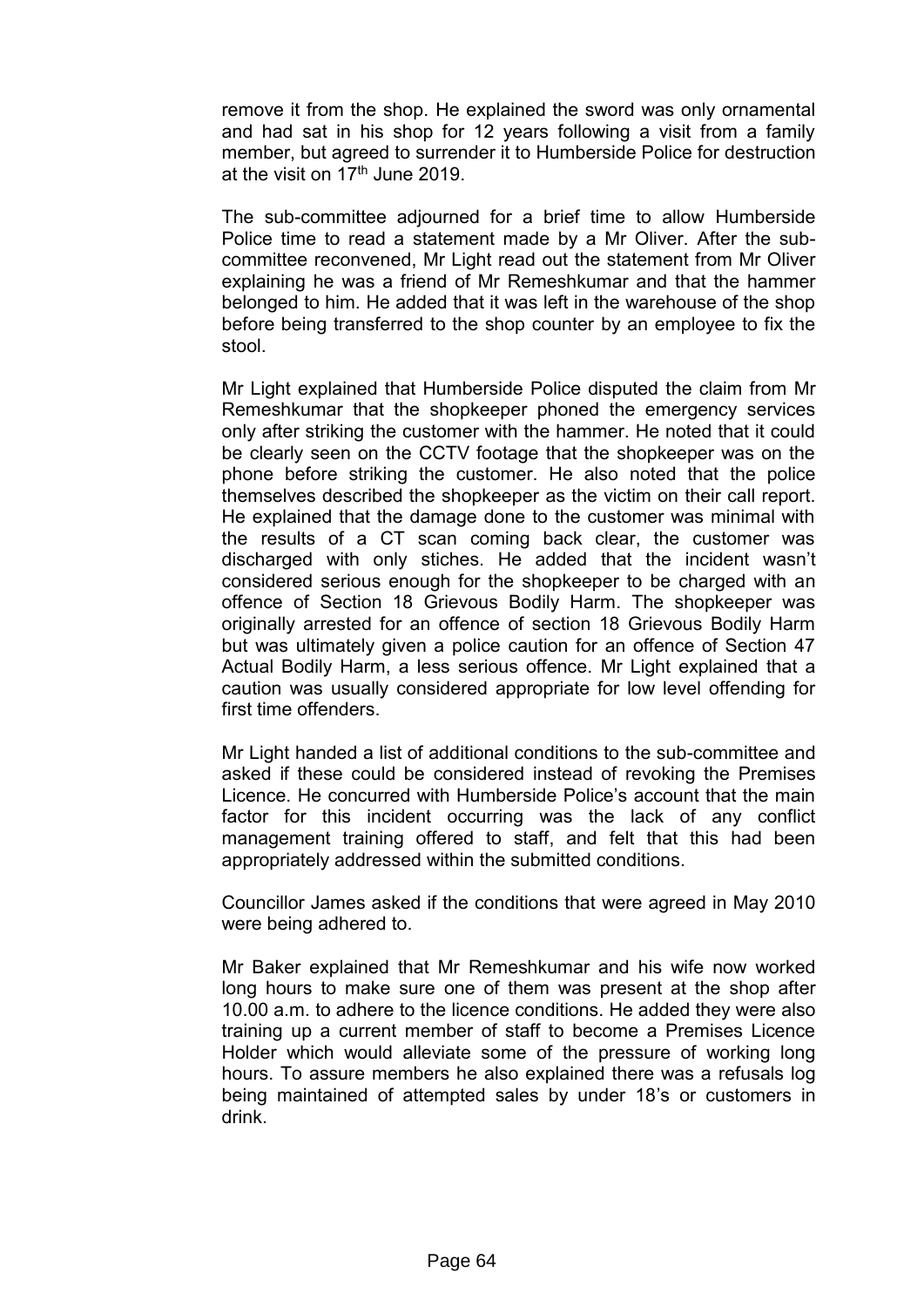Councillor Harness wanted assurances that this incident would not happen again. He also had concerns that there was a culture of violence against customers associated with the premises.

Mr Light explained that the breach of licence condition was a mistake and that Richard Baker, licensing consultant, was now advising, and everything would be documented. He added that the shopkeeper involved in the incident was immediately suspended without pay. He assured the sub-committee that Mr Baker would be providing training to ensure that this situation would not be repeated.

The Chair queried the nature of the photographs that were being displayed as well as the alleged wording that accompanied them.

Mr Remeshkumar assured the sub-committee that the photographs were only being displayed to help staff recognise who the offenders were and that no wording or slogans were ever included.

The Chair invited Ms Bennyworth to make a closing speech.

Ms Bennyworth stated that she had assurances from Police Officers that the photographs did indeed include derogatory slogans. She added that any new personal licenses would have to be created by the current Premise Licence Holder. She affirmed that the cricket bat and sword were both full size so could have been used violently regardless of their intended function. She then reminded the sub-committee that possessing either weapon of this nature on a public premises was an offence; and went on to explain that the shopkeeper was only being referred to as the victim because it was he who reported the incident. She stated that the sub-committee shouldn't take into consideration that the shopkeeper was scared or consider any verbal abuse as there was no evidence of this as the CCTV did not have any audio. She asked the sub-committee to only consider if, from what they had heard, they felt the management of the premises was acceptable. She urged them to consider revocation of the licence as she felt additional conditions could not solve the underlying problems of the premises. She concluded that Mr Remeshkumar was seeking to minimise the behaviour and that suggested additional conditions were reactive with such conditions not able to adequately prevent crime and disorder continuing.

Mr Light explained that Mr Remeshkumar fully understood the seriousness of the situation. He referred to Ms Bennyworth's comments about the concern over the management of the premises explaining that he did not disagree, but that if Mr Remeshkumar was allowed to retain his licence with the revised conditions, he would have the opportunity to improve the management of the premises whilst still providing for his family. He explained that if allowed to keep the licence, Mr Remeshkumar would make sure that conflict management training would be provided to all of his staff and regularly refreshed.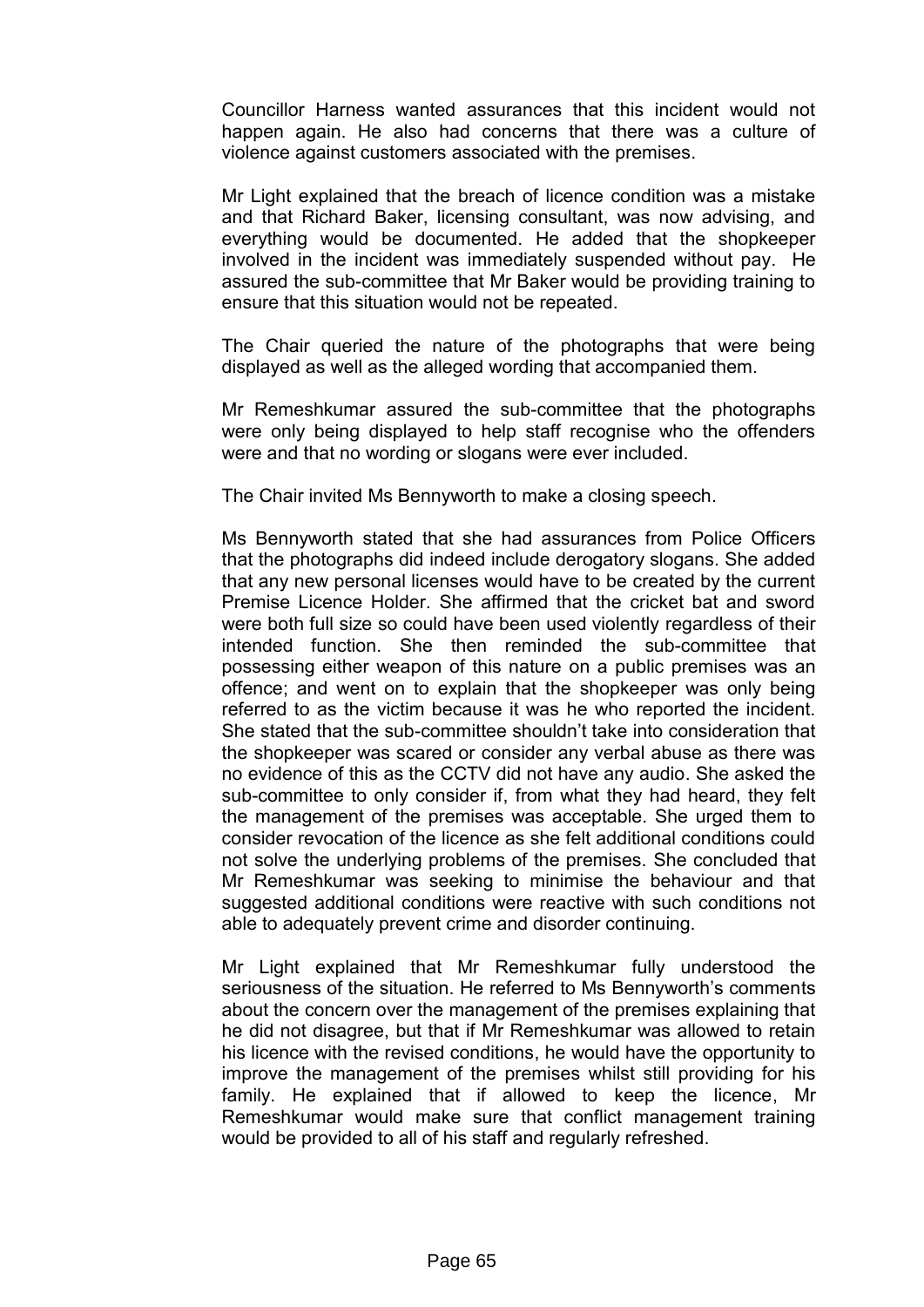The sub-committee withdrew to deliberate the matter. After an interval, the sub-committee returned to advise of their findings.

The Chair thanked all parties for attending and making their submissions which helped the sub-committee establish the cause of their concerns and directed their deliberations at any remedial action.

He stated that the sub-committee had heard the evidence about previous issues with the premises whilst Mr Remeshkumar had been the Premises Licence Holder, but they acknowledged these occurred some ten years ago.

He explained that the sub-committee had heard about the serious incident which occurred on  $25<sup>th</sup>$  May 2019, which had undermined the crime and disorder objective. He added this incident would not have happened if the Premises Licence conditions were being adhered to. The sub-committee were surprised and concerned that the employee involved remained employed at the premises.

He advised that the sub-committee was minded to revoke the premises licence due to public safety concerns relating to the above incident and the offensive weapons being found on the premises, but had been persuaded by the respondent that adding conditions should deal with the underlying problems and promote the licensing objectives moving forward. He added that the Premises Licence Holder had accepted responsibility, taken the concerns seriously and provided the subcommittee with assurances that positive steps had already been taken. The sub-committee believed the conditions suggested were appropriate and therefore that revocation would not be a proportionate response.

The sub-committee wanted to make it clear to the Premises Licence Holder how close he came to losing his livelihood and that they were giving him one last chance to prove he can run the premises smoothly and efficiently and in co-operation with all the responsible authorities. The sub-committee needed to be clear that a further review would ensue if any further problems were to arise and that revocation of the licence would have to be the starting point at any future hearing.

RESOLVED – That the premises licence for Cartergate News and Wine – 84A Cartergate, Grimsby, be varied in part, adding the following 7 new conditions:

- An electronic front door shunt lock operated from behind the counter to be installed.
- A panic button to be installed and connected to a central monitoring station.
- Staff members successfully to undergo alcohol sales training before they are permitted to sell alcohol.